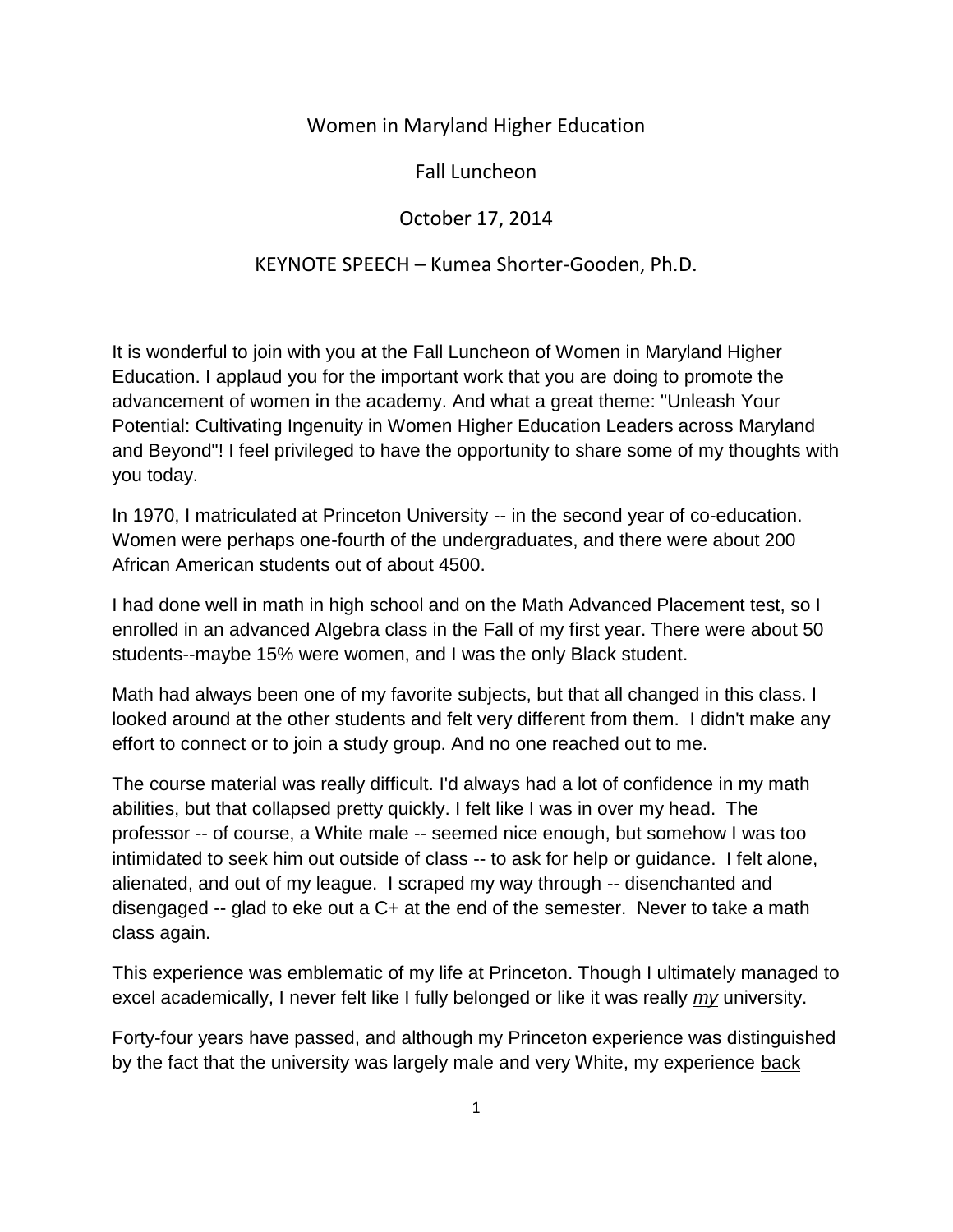then is mirrored by far too many women students, staff and faculty today. And of course, these difficulties are exacerbated for women of color, for women who are sexual or religious or ability minorities, for women from economically disadvantaged or working class backgrounds.

Now, it's true, we've made significant strides in academia. We've come a long way since 1970.

Nationally, 58% of undergraduate students are women.

Women students earn better grades than men.

We are more likely than men to complete college.

And we're earning 59% of master's degrees and 49% of doctoral and professional degrees.

BUT women students continue to be underrepresented in the STEM disciplines, particularly at the graduate level.

AND women undergraduates report higher levels of stress and lower levels of selfconfidence than men. The gap in confidence is already in play as men and women enter college, and it only widens during the college years.

In terms of faculty, nationally, women are now half of the full-time faculty in 2-year public colleges; 41% in 4-year and master's level institutions, BUT only one-third in research universities.

AND women faculty are poorly represented in the physical sciences, computer science, math, and engineering, YET significantly overrepresented in non-tenure track positions, which are less secure, pay less well, and are less prestigious.

A quarter of US college presidents are women -- up from 10% in the mid-80s, but progress in this area appears to be slowing.

Women continue to face rampant sexual harassment and sexual violence. One in five US college women report having survived rape or attempted rape. And it's only recently that colleges and universities are waking up to the epidemic -- forced by a few horrific high-profile stories and threats from the federal government to stop sweeping this under the rug, to stop re-victimizing the victims, and to cease the traditional "boys will be boys" approach to sanctions.

This is a time of great contradictions: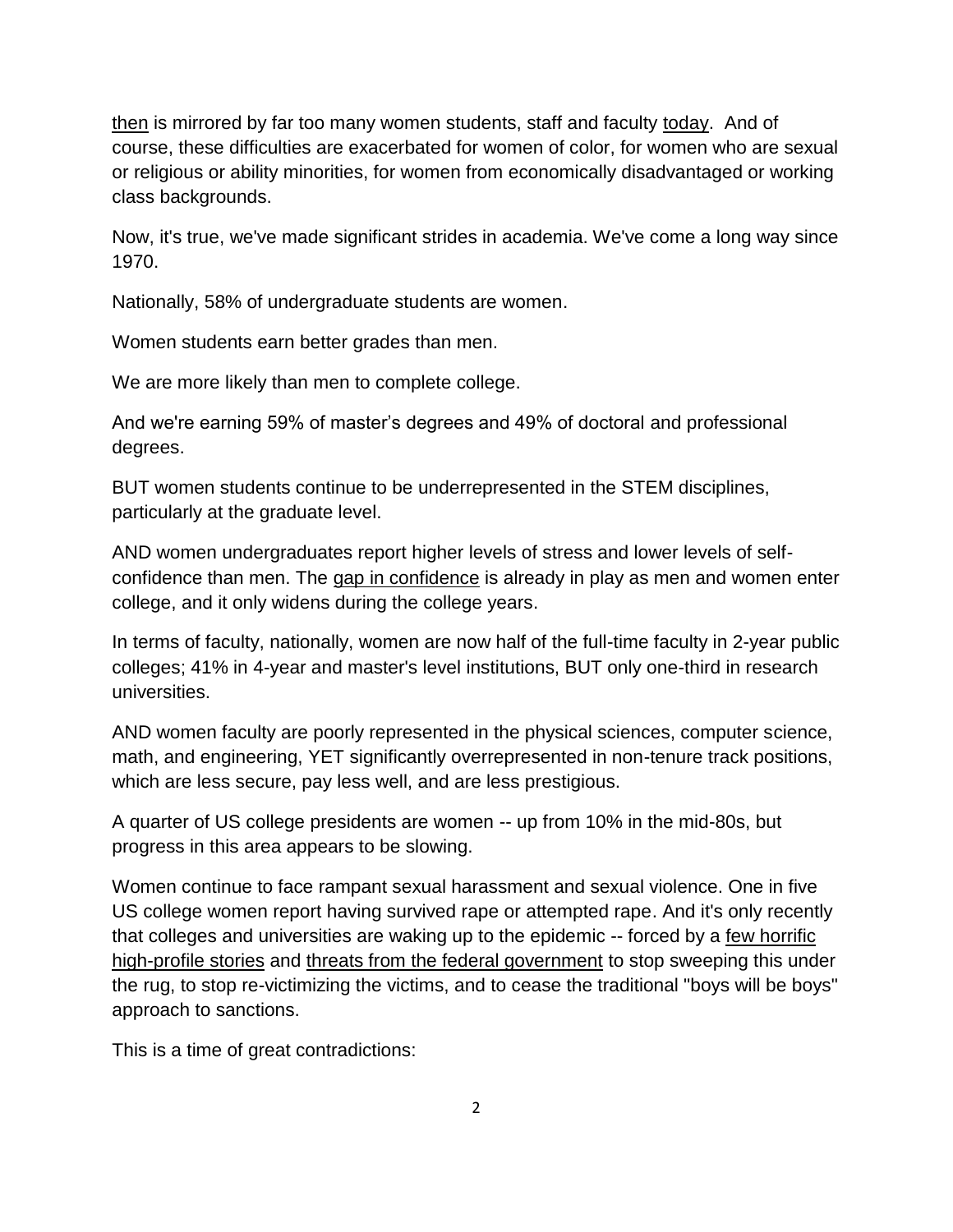Forty-some years after the Women's Movement of the late 60's and early 70's, we have gained tremendous ground. On most college campuses, women are in the majority, but trouble persists.

Women sometimes contend with overt, in-your-face sexism, as in sexual harassment or as in Lawrence Summers-type pronouncements. Remember the former Harvard president's 2005 remarks about the under-representation of women in science and engineering being due, not to socialization or discrimination, but to the "different availability of aptitude at the high end"?

But these days, more often than not, it's not so blatant; it's not so overt. Instead, it's subtle – just below the surface, sometimes not even noticed, because it's accepted, "normal", customary. Let me spend a little time talking about this.

Subtle gender bias, sometimes called "modern sexism", is less dramatic, less showy than the blatant form, but it can still be very damaging.

Subtle sexism is often manifested in the culture and climate of the university -- in women's experiences of marginalization or dismissal or exclusion. It may not be any one thing that any one person says or does on any one day. Instead, it's part of the landscape.

Sometimes subtle sexism takes the form of micro-aggressions or micro-inequities – little, needling everyday interactions where women are treated differently, dismissively.

Some examples:

- Being seen as annoying for asking probing questions, yet similar behavior by men is viewed as a sign of their curiosity and forward thinking
- Seeing the disappointment in your supervisor's face, not when you say that you need to leave early, but when you mention that it's because you need to pick up your child. Meanwhile, your male colleague is lauded for his devotion to his children.
- Being called by your first name, even though male colleagues are called Mr. or Dr. This was my experience a couple of years ago at an accreditation site visit.
- Getting attention for your physical appearance –getting the message that your beauty is more important than your brains. I bet you that Hillary's tired of the analyses of her hairstyles and I'm sure that Michelle's weary of the ongoing discussion of whether or not she should wear sleeveless tops.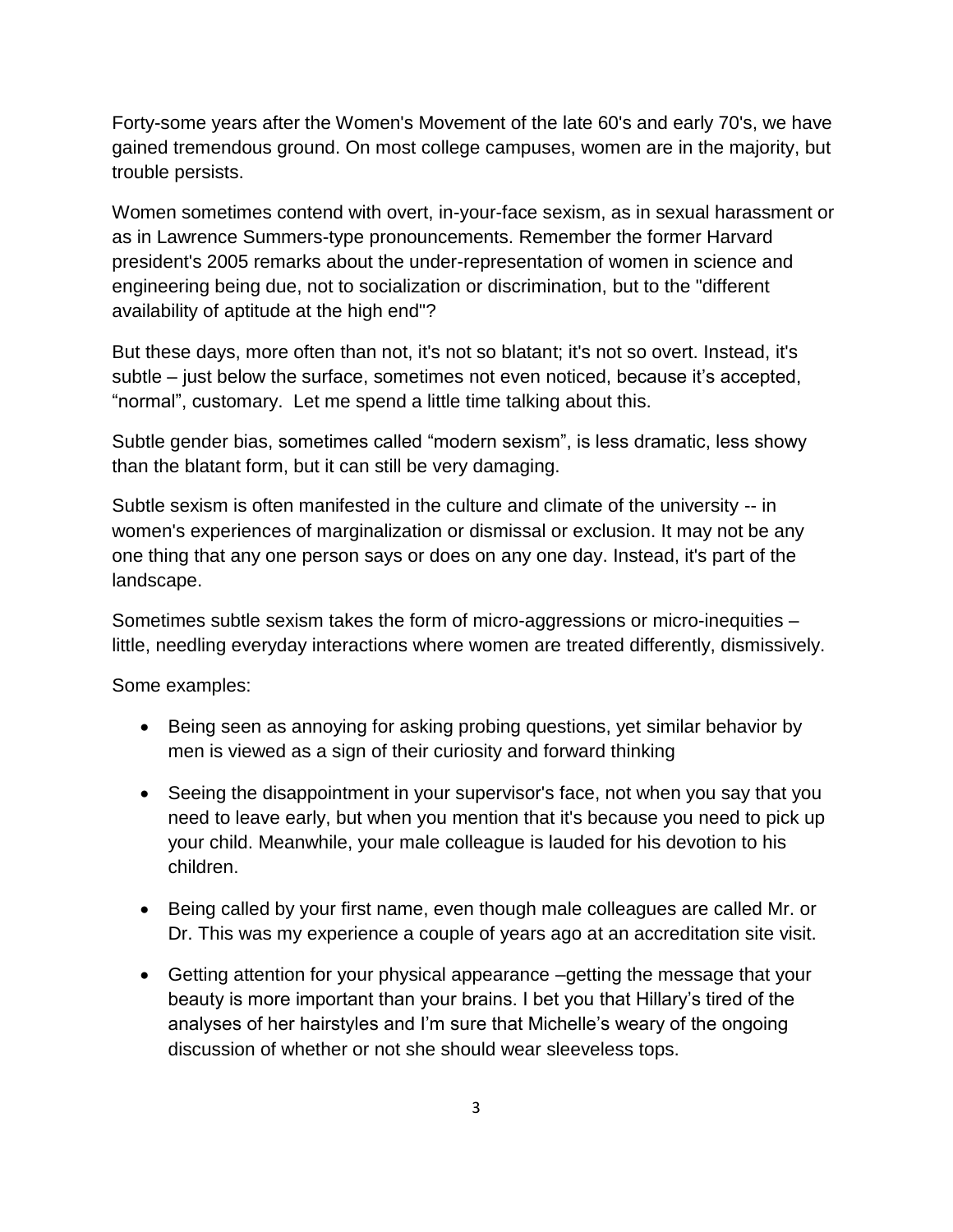Individually, once or twice, none of these micro-inequities is horrible. One might ask: "What's the big deal?" Well, there's evidence that the accumulation of these microinequities can cripple us. It's the torturous drip, drip, drip – the cumulative effect. It's the quiet yet insidious message that's conveyed about our capacity, intellect, and contributions.

Ironically, subtle, ambiguous sexism can be particularly stressful: "Am I overreacting? Making a mountain out of a molehill? Maybe he treats everyone -- men too-- with a lack of respect. But no, something feels gendered here. But I can't be sure..." Not being sure -- the uncertainty -- is emotionally taxing.

What also makes subtle sexism so challenging is that it's often a reflection of the person's unconscious biases. Subtle sexism is often perpetrated by well-meaning men AND women, serving well-meaning institutions, who absolutely believe that they are egalitarian and that they support the full development and inclusion of women.

If they're called out on their micro-aggressive behavior, they're likely to tell you that you misunderstood them, that you got it wrong, that they don't have a biased bone in their body. Or that you're just overly sensitive -- another hysterical woman! Alternatively, they might be so mortified, so ashamed, that the opportunity to unpack the incident and learn from it is lost. This is what makes subtle sexism so pernicious.

But subtle sexism doesn't only live *outside* of us. It also shows up inside us -- when we diminish our own talent, skills, and capacity --when we come to believe that we're not good enough, that we don't have anything to contribute, that we can't excel. Or we sometimes see this when we as women subtly sabotage each other.

Claude Steele, a social psychologist, has studied the impact that negative stereotypes have on women. In a now classic set of experiments, he brings in women and men undergraduates who have done equally well in equally challenging college math courses, and he asks them to take a math test. The women on average perform more poorly than the men.

However, when Steele brings in another group of women and first tells them: "On this math test, there are no gender differences in performance; women do as well as men". The result? The women perform as well as the men. Why is this?

The explanation is what Steele calls "stereotype threat" – that when marginalized groups are aware of negative stereotypes, for example, the notion that women aren't good at math, that this awareness consumes their attention and gets in the way of their performance, thus confirming the stereotype. Parallel studies have found similar effects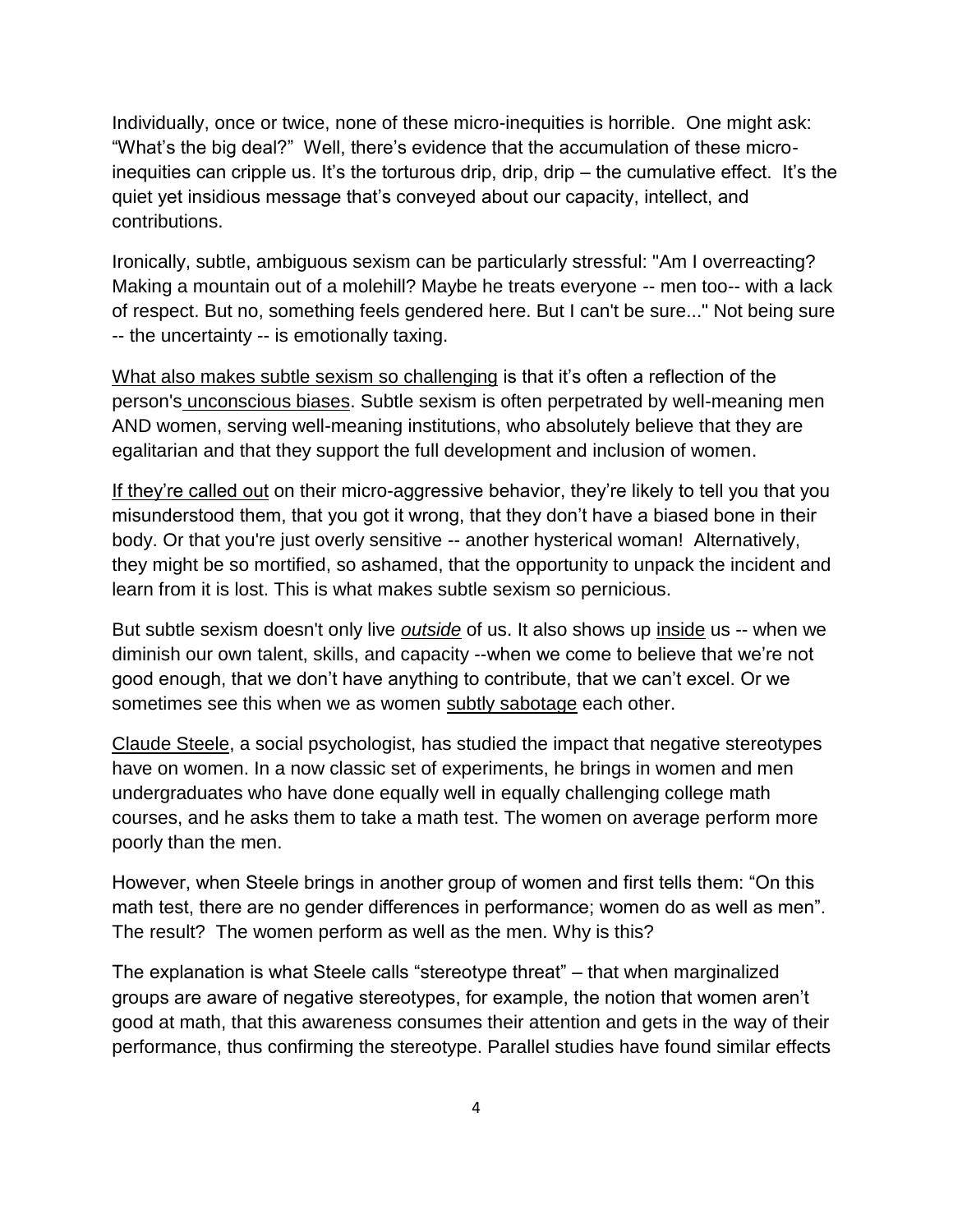with African American students -- for example, when Black students, aware of the negative stereotypes about Black intelligence, take a test of cognitive ability.

Stereotype threat focuses our attention on what Steele calls the "threat in the air". It's not a specific, discrete act of sexism or racism or heterosexism or religious bias; it's the impact of living in a land where stereotypes and biases are rife -- they're floating all around us AND we're breathing them in.

"Stereotype threat" may help to explain my own difficulty in the math class at Princeton.

The decline in performance in response to "stereotype threat" is a form of *shifting* -- a term that my colleague Charisse Jones and I coined. *Shifting* has to do with the various ways that people from marginalized groups respond to bias and discrimination.

Several years ago, Charisse and I conducted the African American Women's Voices Project to learn about how Black women experience and navigate racial and gender bias. We surveyed and interviewed women from ages 18 to 88, from all walks of life and regions of the country, and we found that most Black women expend significant psychic energy to manage and respond to the negative stereotypes about Black women.

Black women *shift* in a myriad of ways. Sometimes it's changing the way they talk or dress or style their hair in order to confound the stereotypes or to fit in. These sorts of shifts are external, visible. Sometimes, it's internal -- a shift in one's sense of self, selfesteem, or confidence. (This sort of shifting is particularly concerning to me as a psychologist). But *shifting* is not always accommodating or maneuvering around bias, it can also take the form of fighting back, filing a grievance, protesting, and even committing one's life to social justice.

Sometimes shifting is conscious, even strategically calculated; at other times, we're not even aware we're doing it. For some women, it can be seamless, effortlessly done, but for others, it's onerous.

And as a consequence, *shifting* is at times highly adaptive, enabling those who are outsiders to find a pathway in, to cross boundaries, to connect, to be taken seriously; but *shifting* can sometimes be maladaptive, eroding a healthy sense of oneself, compromising one's sense of identity, contributing to psychological symptoms like anxiety and depression.

But *shifting* is not unique to Black women. Living in a patriarchal society, all women have to shift. Anyone with a marginalized identity must shift -- and those at the intersections of multiple marginalized identities are particularly burdened. For example,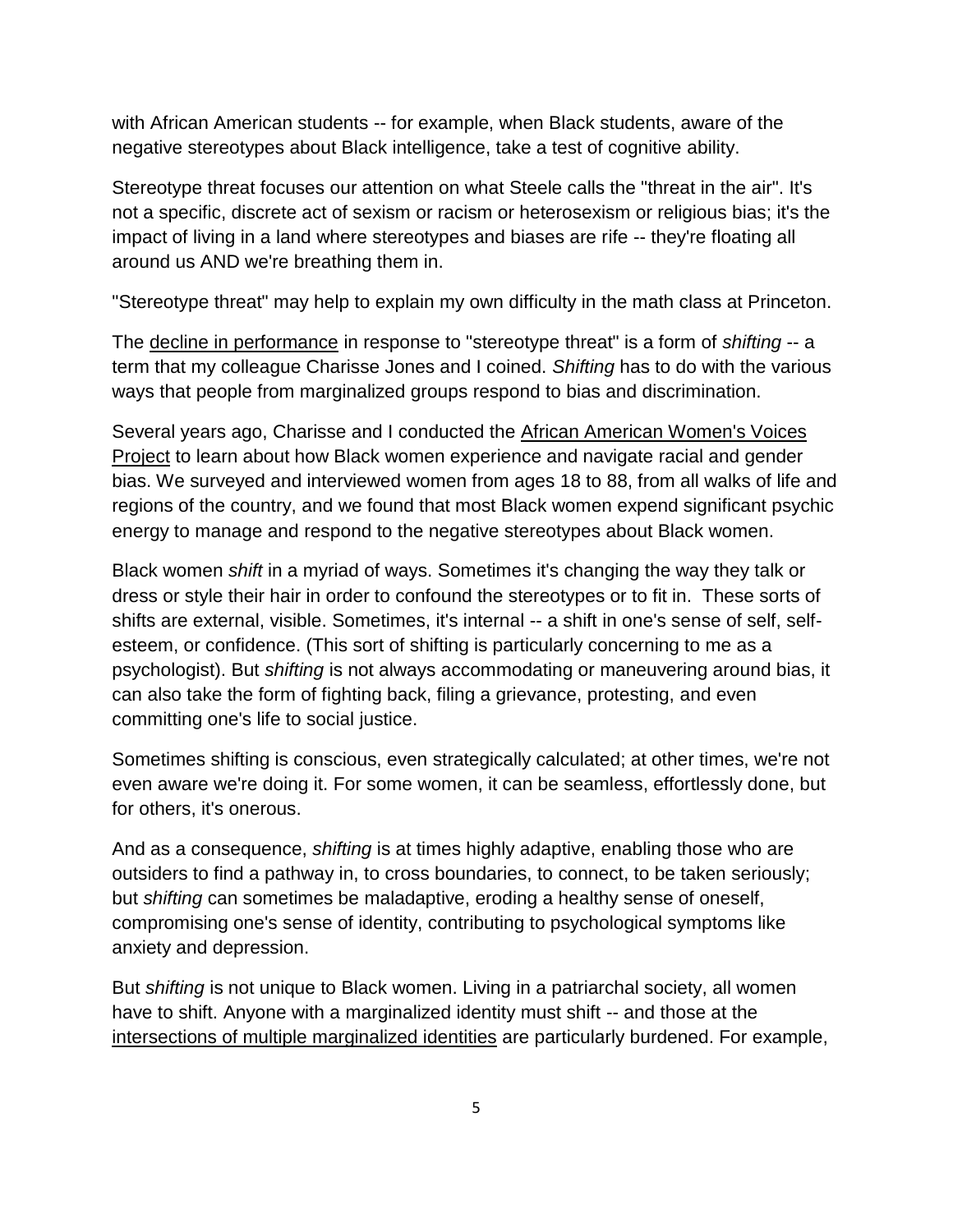the Salvadorian immigrant lesbian from an economically disadvantaged family who's a graduate student in Business must contend with numerous marginalizing messages.

Higher education provides us with many examples of women's shifting:

Juliet Garcia, president of U. of TX at Brownsville said: "I have to tell you that I thought at first that I had to become like someone else. I had to look like, or act like, or talk like the models that were here before us. And if I could just dress like, look like, talk like them, whoever they were, then I had a chance for that type of position."

Dr. Tessa Martinez Pollak, the first Latina president of Our Lady of the Lake University in TX said: "When you're the first, there's enormous pressure to defy stereotypes. You have to overcome doubt that you'll be able to accomplish something. You always have to prove yourself and reverse doubt."

I'm a licensed psychologist and I used to have a therapy practice. One of my clients was an African American woman Vice President at a predominantly White university. She constantly struggled with how to present herself at work. She was tall and somewhat heavy and she had dark brown skin and she worried that she was too much for her colleagues -- too big, too strong, too Black. She was actually rather understated and mild-mannered in her presentation, but she sensed that the prevailing stereotypes of Black women "colored" (pun intended) how she was viewed by her colleagues. During one session we spent a lot of time talking about how she was going to dress for an important upcoming meeting that she was chairing. She wanted to wear a white pantssuit, which made her feel attractive and empowered, but her university was very much a dark-suit environment. She was concerned that she would stand out too much in the white suit, and yet she was sure that the suit was perfectly professional. At our session the following week, she came in buoyantly, reporting that she'd worn the white suit and that the meeting had gone really well. I knew then that she'd turned a corner in the therapy.

Sometimes in higher education *shifting* means avoiding being seen as an advocate for women's issues. Nannerl Keohane describes how she stayed away from women's issues when she first became the president of Duke, as she wanted "to be taken seriously as a major player". She waited until she'd established herself and had the "prestige and clout to turn to women's issues".

So what do we do? How do we deal with these gender biases? How do we make higher education a place that is truly inclusive? How do we move from simply having diverse colleges and universities, where women participate in substantial numbers (though not so much at the top where key decisions are made) to colleges and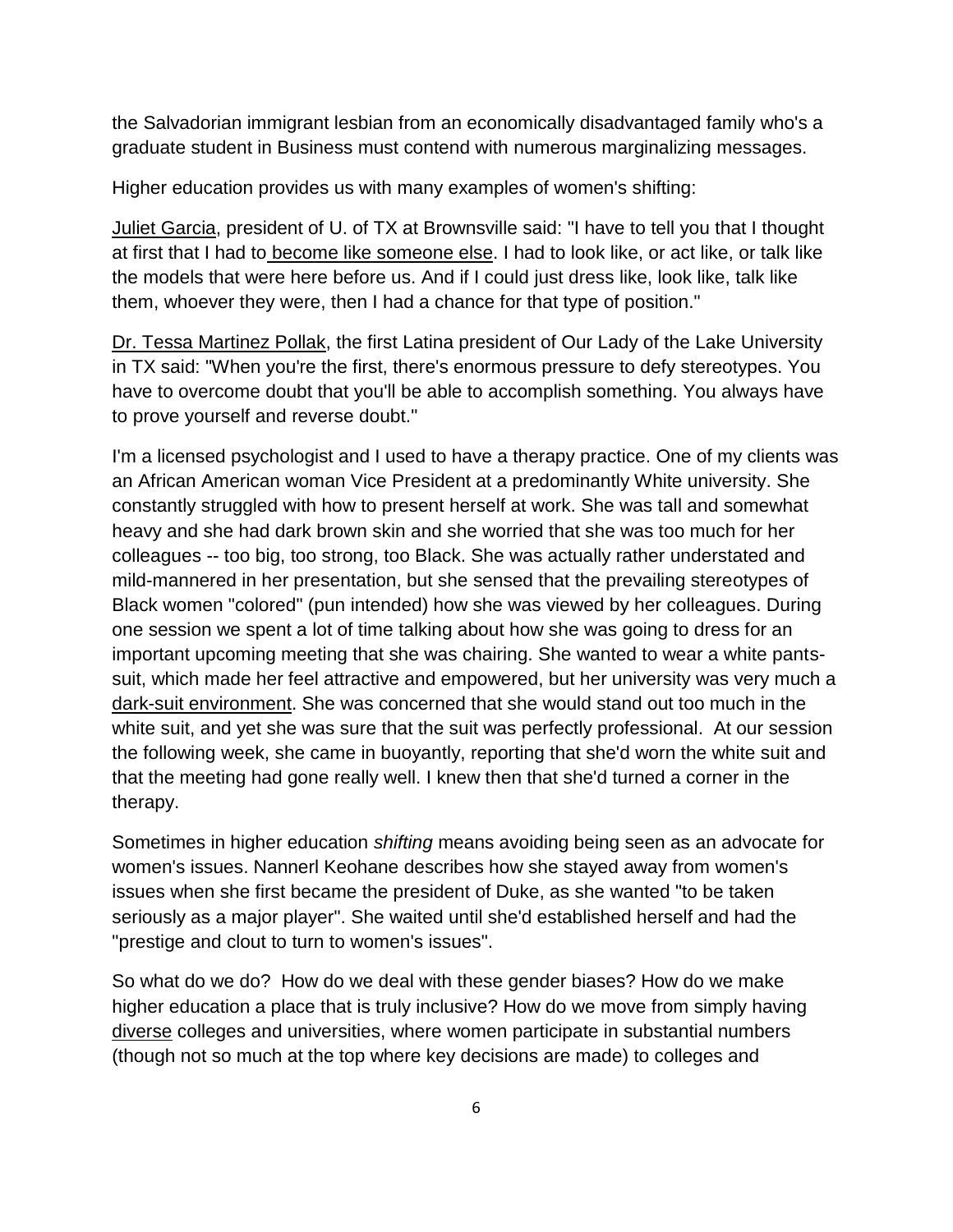universities that are fully inclusive of women? How do we create campuses where women don't have to *shift* so much in order to survive or thrive?

The western academy wasn't created for women. It was built for White men from the society's elite. So even though, women inhabit the academy in large numbers, it doesn't mean that we've created a space that works optimally for us.

I inhabited Princeton University for three years. I even excelled academically -- once I got out of that math class. But did I feel included, valued, appreciated as an African American woman? Not much. Did I see my values and cultural ways of being mirrored at the institution? Not so much. Did the university *shift* towards me, towards women, towards students of color? Not nearly enough.

So how do we get there? How do we create inclusive colleges and universities?

To do this, we need policy, programmatic, psychological, and cultural change. We need academic policies that will help to level the playing field and provide opportunities for women to excel on a par with men. As one example, legal support for affirmative action is being eroded, and this is deeply problematic. Yet gender equity has not been achieved. Racial equity is far far from our grasp.

Should we be considering factors like economic disadvantage, in decisions about who is selected for admission? Absolutely. In the US, for a long time, we've lived with the myth of classlessness -- that we're all middle class. The Occupy Movement, the increasing income and wealth disparities, and the stories about how higher education in many ways perpetuates the status quo (by providing opportunities for children of the wealthy at the expense of the children of the working class) -- all of this pushes us to acknowledge the reality of classism and to address it in the academy. Won't that mean that we can do away with affirmative action based on race and ethnicity? Not at all. While there's a correlation between race and socioeconomic status, they are not the same. They are not interchangeable.

You may wonder why I'm talking about racial and gender and class equity in the same paragraph. I do this because they are intertwined. (And I could add sexual orientation and gender expression and religion and ability.) As a bisexual African American woman once said to me: "Isms travel in packs". So, it's important that the policies that we as women put forth address the multiple identities of diverse women -- not just the experiences and needs of upper middle class White heterosexual Christian women. Equitable compensation, parental leave, affordable childcare are all critically important. Policies that create more recognition, security and a stable career ladder for non-tenuretrack faculty (who are disproportionately women in comparison to the tenure-track faculty) must be developed.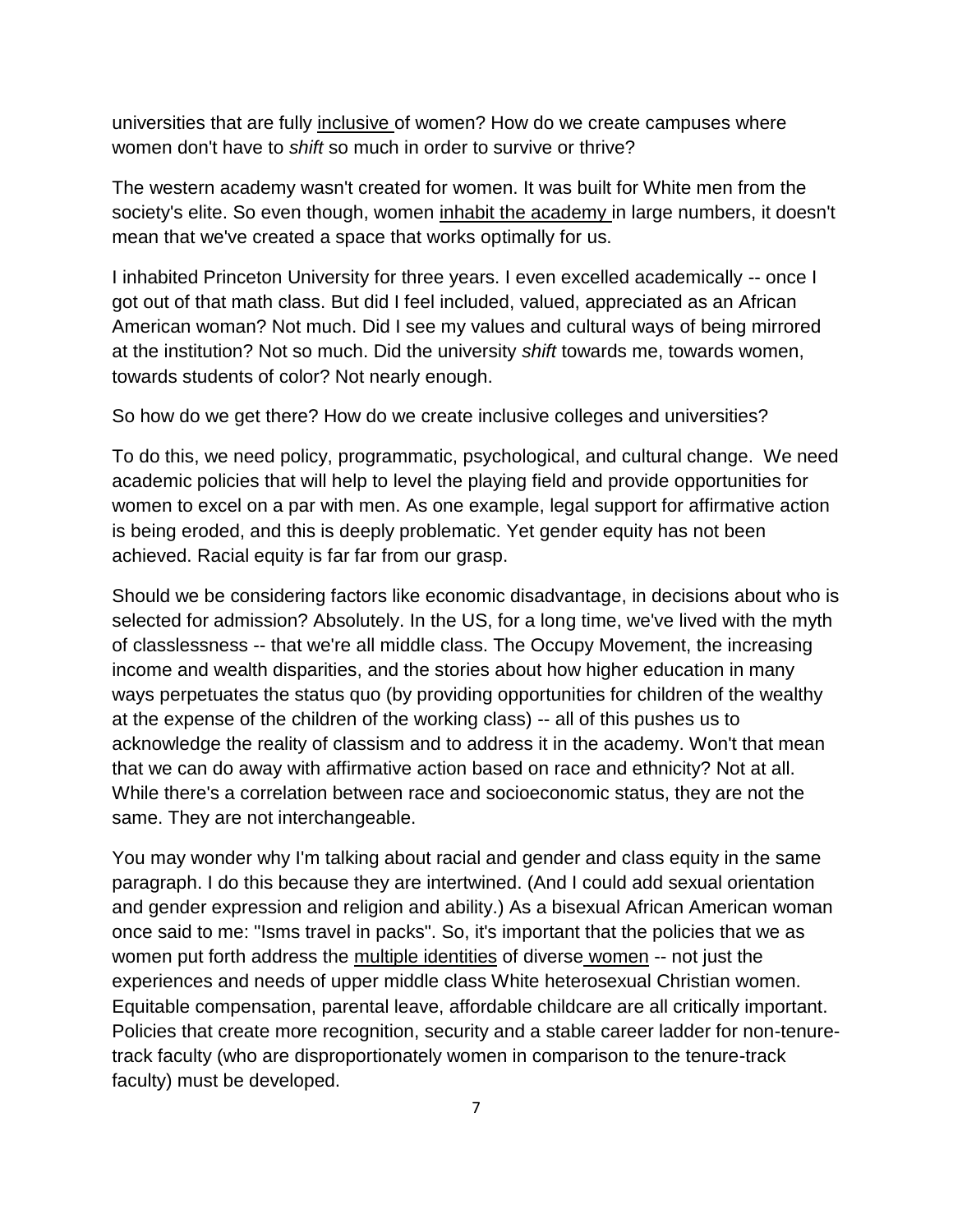And we also need policies and a reward system that acknowledges the important work that women do in the academy. Women faculty report more interest in teaching than male faculty. Women faculty are often engaged in more service than male faculty. Teaching and service are both critical in higher education. Yet, what tends to be valued far more highly, particularly in research-intensive universities? Research and scholarship. As Becky Ropers-Huilman puts it: "the University replicates the structure of a traditional heterosexual family, in which both the man and the woman perform tasks that are essential to the family's well-being. Yet the man's role as "breadwinner" is increasingly valued... whereas the woman's role as "caretaker" is decreasingly valued." We need to develop promotion and tenure policies that better acknowledge and affirm the important contributions that women are making.

We also need programs that support women's advancement. The work of WIMHE is a great example. We need opportunities for women to come together, discuss their challenges and strengths, engage in mentoring networks, share information and resources....... and exhale.

The University of Maryland, College Park has a National Science Foundation (NSF) funded ADVANCE Program, which fosters the success of women in the professoriate. It has provided structured opportunities for junior women faculty to be mentored by senior women faculty, for women who are Associate Professors to meet and learn about strategies to be promoted to Full Professor, for women of color to gather and discuss their particular experiences and needs. It's been very successful!

And one of the ADVANCE Program's strengths is that it's not just a set of programs, there is also a policy piece. In other words, we have a goal of impacting the University broadly -- of creating systemic change. A year and a half ago when an NSF-site visit team came to visit, one member asked a good question: "Is your ADVANCE Program solely aimed at 'fixing the women'"? In other words, are we giving the institution a break by simply working to fit the women into it? Are the women the only ones who have to change, while the institution proceeds along as it always has? Programs are important, as a way of helping women now, today, to survive and thrive -- to *shift* in ways that work for them and don't compromise their integrity. But ultimately we need systemic change.

We also need to engage in psychological change. We need to heal ourselves of our internalized negative stereotypes -- of the negative or stereotypical messages about women that we, as women, have taken in. When my colleague Charisse Jones and I were at a book event talking about shifting, a young woman said "Name it and heal it". She said that she now realized how important it is to become aware of the ways in which she handles and responds to racial and gender bias -- to examine the strategies she uses -- to call them out, to shine a light on them.